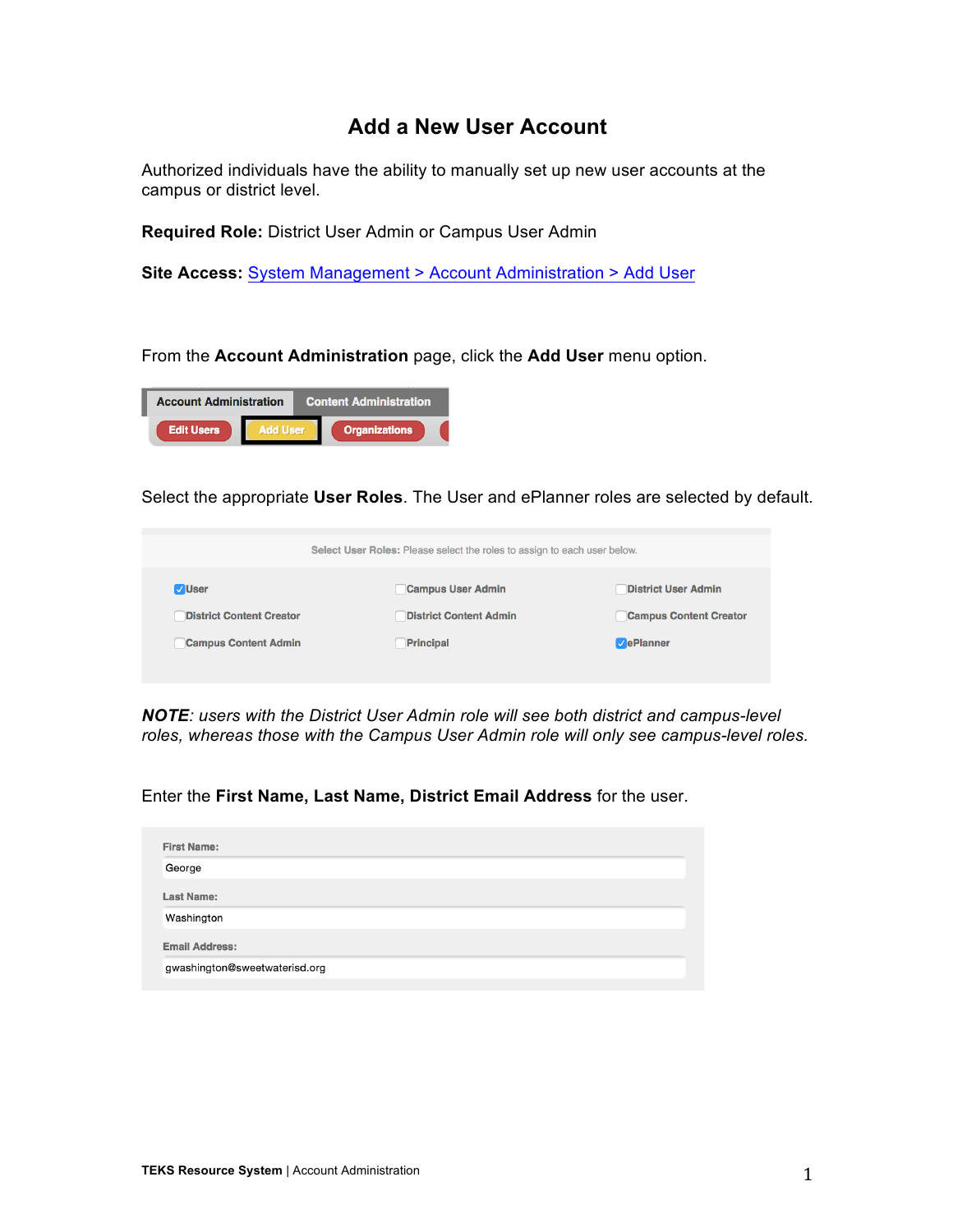Enter a **Password** containing at least 6 characters. Type the password again to confirm.

| Password:                |  |  |
|--------------------------|--|--|
|                          |  |  |
|                          |  |  |
|                          |  |  |
| <b>Confirm Password:</b> |  |  |

Leave the '**Email welcome message**' box checked (default) if you'd like the user to receive login credentials via email. If you do not want the user to receive the email, simply uncheck this box.

| Email welcome message: V |  |  |
|--------------------------|--|--|
|--------------------------|--|--|

Select the appropriate **Organization** (district/campus) by clicking the **Find Org** link.



To find the appropriate district or campus, type the name in the Keyword Search field and click the magnifying glass. Select the **Organization** from the list by clicking the button to its left.

|    | <b>SWEETWATER</b><br>Organization: MIDDLE |                            | <b>X</b> Close |
|----|-------------------------------------------|----------------------------|----------------|
|    |                                           | sweetwater                 |                |
| ID | <b>Name</b>                               | <b>Parent Organization</b> | Zipcode        |
|    | <b>SWEETWATER ISD</b>                     |                            |                |
|    | <b>SWEETWATER H S</b>                     |                            |                |
|    | <b>EETWATER INT</b>                       |                            |                |
|    | <b>SWEETWATER MIDDLE</b>                  |                            |                |

**NOTE**: *users with the Campus User Admin role will only see the campus organization listed, and users with the District User Admin role will see the district-level organization along with all its campuses.*